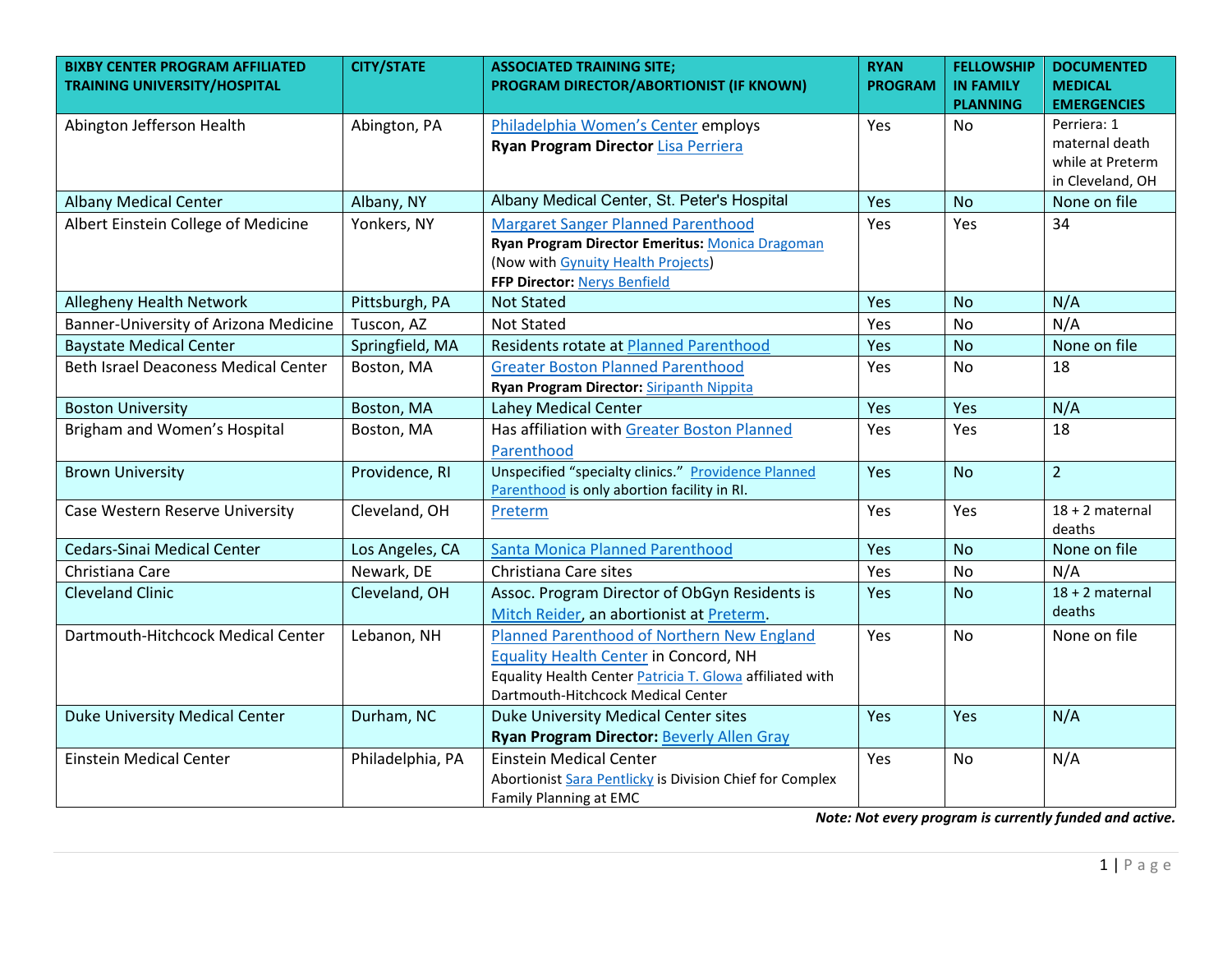| <b>BIXBY CENTER PROGRAM AFFILIATED</b><br><b>TRAINING UNIVERSITY/HOSPITAL</b> | <b>CITY/STATE</b> | <b>ASSOCIATED TRAINING SITE;</b><br>PROGRAM DIRECTOR/ABORTIONIST (IF KNOWN)                                                                                                                                      | <b>RYAN</b><br><b>PROGRAM</b> | <b>FELLOWSHIP</b><br><b>IN FAMILY</b><br><b>PLANNING</b> | <b>DOCUMENTED</b><br><b>MEDICAL</b><br><b>EMERGENCIES</b> |
|-------------------------------------------------------------------------------|-------------------|------------------------------------------------------------------------------------------------------------------------------------------------------------------------------------------------------------------|-------------------------------|----------------------------------------------------------|-----------------------------------------------------------|
| <b>Emory University</b>                                                       | Atlanta, GA       | <b>Feminist Women's Health Center</b><br>Planned Parenthood of Georgia (Pill only)<br>Family Planning Division Director: Carrie Cwiak                                                                            | Yes                           | <b>Yes</b>                                               | $\overline{2}$                                            |
| George Washington University                                                  | Washington, DC    | George Washington University Hospital                                                                                                                                                                            | Yes                           | <b>No</b>                                                | N/A                                                       |
| <b>Harvard Medical School</b>                                                 | Brookline, MA     | <b>Not Stated</b>                                                                                                                                                                                                | No                            | Yes                                                      | N/A                                                       |
| <b>Hofstra Northwell Health</b>                                               | Queens, NY        | Unspecified Planned Parenthood (likely site is<br>Diane L. Max Center Planned Parenthood)<br>Director of ObGyn Residency Programs: Nagaraj Gabbur<br>(specializes in abortion)                                   | Yes                           | No.                                                      | None on file                                              |
| Icahn School of Medicine at Mount<br>Sinai                                    | New York, NY      | <b>Margaret Sanger Planned Parenthood</b><br>Ryan Program Director Emeritus at Albert Einstein<br>associated with this facility: Monica Dragoman                                                                 | Yes                           | Yes                                                      | 34                                                        |
| Indiana University School of Medicine                                         | Indianapolis, IN  | <b>Georgetown Center Planned Parenthood</b>                                                                                                                                                                      | Yes                           | <b>No</b>                                                | $\mathbf{1}$                                              |
| Jersey Shore University Medical<br>Center                                     | Neptune City, NJ  | Jersey Shore University Medical Center                                                                                                                                                                           | Yes                           | <b>No</b>                                                | N/A                                                       |
| <b>Johns Hopkins University</b>                                               | Baltimore, MD     | John Hopkins Bayview Medical Center<br>Ryan Program Director: Jill Edwardson<br>FFP Director: Anne E. Burke<br>FFP Associate Director: Carolyn Beth Sufrin                                                       | Yes                           | Yes                                                      | N/A                                                       |
| Kaiser Permanente Los Angeles<br><b>Medical Center</b>                        | Los Angeles, CA   | <b>Planned Parenthood Los Angeles</b>                                                                                                                                                                            | Yes                           | <b>No</b>                                                | None on file                                              |
| Kaiser Permanente Medical Group -<br>Oakland                                  | Oakland, CA       | Kaiser Permanente Medical Center, Oakland                                                                                                                                                                        | <b>Yes</b>                    | <b>No</b>                                                | N/A                                                       |
| Kaiser Permanente Medical Group -<br>San Francisco                            | San Francisco, CA | <b>UCSF Women's Option Clinic at Zuckerberg San</b><br><b>Francisco General Hospital</b><br><b>WOC Director: Eleanor Drey</b><br>FFP Program Directors: Jody Steinauer, Phillip Darney,<br><b>Jennifer Kerns</b> | Yes                           | No                                                       | None on file                                              |
| Lincoln Medical & Mental Health<br>Center                                     | Bronx, NY         | <b>Lincoln Medical Center</b>                                                                                                                                                                                    | Yes                           | <b>No</b>                                                | N/A                                                       |
| Los Angeles County Harbor, UCLA<br><b>Medical Center</b>                      | Torrance, CA      | Harbor-UCLA Medical Center Family Planning Dept.<br>Family Planning Director: Angela Chen<br>Also affiliated with this program: Kristyn Brandi                                                                   | Yes                           | <b>No</b>                                                | N/A                                                       |
| <b>Maimonides Medical Center</b>                                              | Brooklyn, NY      | Training site unspecified.<br>Director of Family Planning (Ryan Program): Kathleen<br><b>Morrell</b>                                                                                                             | Yes                           | <b>No</b>                                                | N/A                                                       |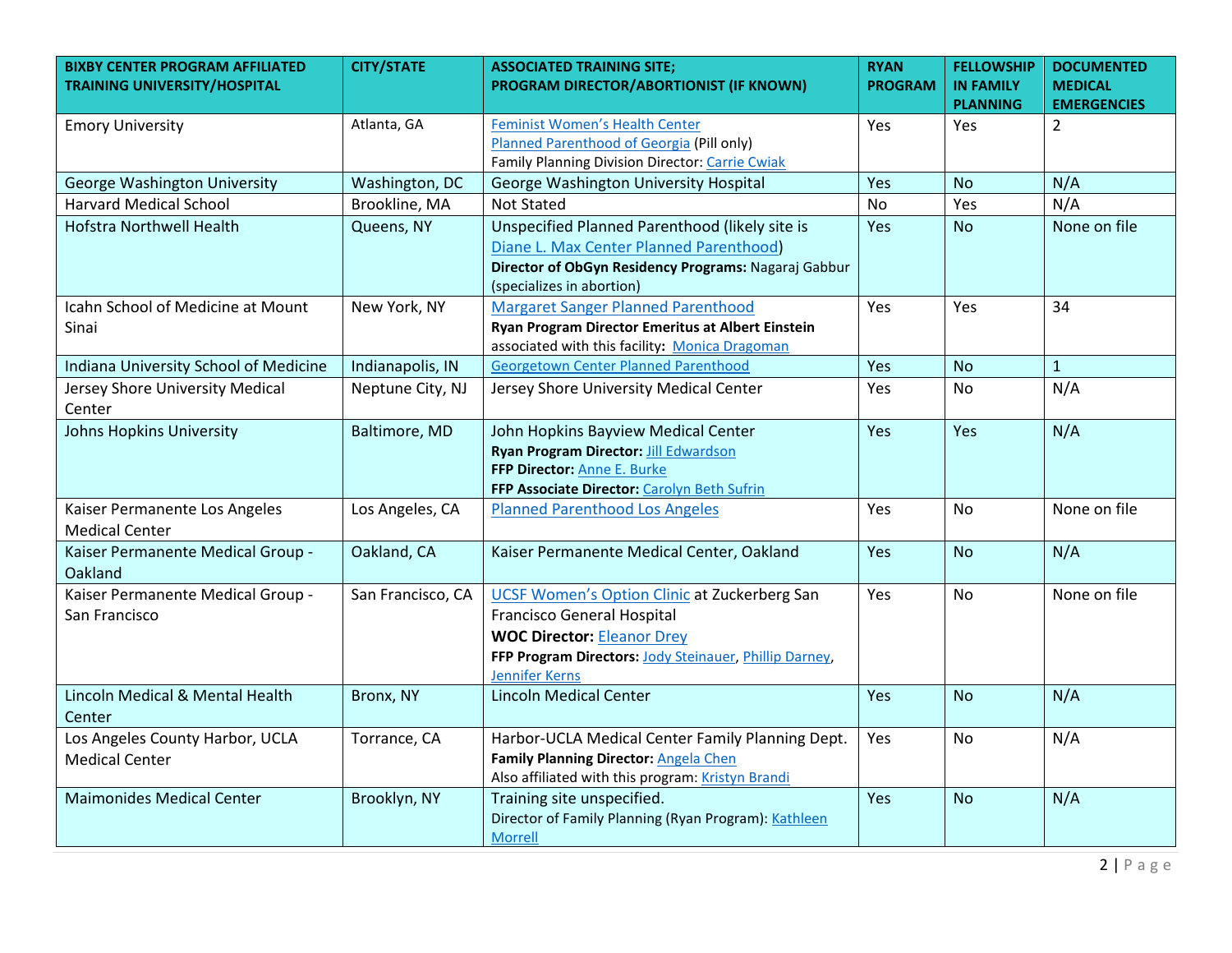| <b>BIXBY CENTER PROGRAM AFFILIATED</b><br><b>TRAINING UNIVERSITY/HOSPITAL</b> | <b>CITY/STATE</b> | <b>ASSOCIATED TRAINING SITE;</b><br>PROGRAM DIRECTOR/ABORTIONIST (IF KNOWN)                                                                        | <b>RYAN</b><br><b>PROGRAM</b> | <b>FELLOWSHIP</b><br><b>IN FAMILY</b><br><b>PLANNING</b> | <b>DOCUMENTED</b><br><b>MEDICAL</b><br><b>EMERGENCIES</b> |
|-------------------------------------------------------------------------------|-------------------|----------------------------------------------------------------------------------------------------------------------------------------------------|-------------------------------|----------------------------------------------------------|-----------------------------------------------------------|
| <b>Medical College of Wisconsin</b>                                           | Milwaukee, WI     | Columbia-St. Mary's; Wheaton Franciscan<br>Healthcare St. Joseph<br><b>Residency Director: Paul Lemen</b>                                          | Yes                           | No                                                       | N/A                                                       |
| Medical University of South Carolina                                          | Charleston, SC    | <b>Charleston Center Planned Parenthood</b><br>Ryan Program Director: Angela Dempsey-Fanning                                                       | Yes                           | <b>No</b>                                                | None on file                                              |
| <b>Meharry Medical College</b>                                                | Nashville, TN     | Believed to be Planned Parenthood                                                                                                                  | Yes                           | <b>No</b>                                                | N/A                                                       |
| Mount Sinai St. Luke's and Mount<br>Sinai West                                | New York, NY      | <b>Mount Sinai Morningside</b><br><b>Division Director, Family Planning: Adam R. Jacobs</b>                                                        | Yes                           | <b>No</b>                                                | N/A                                                       |
| New York University Medical Center                                            | New York, NY      | Lincoln Medical Center, NYU Bellevue Hospital<br>Family Planning Faculty: Colleen Denny                                                            | Yes                           | Yes                                                      | N/A                                                       |
| Northwestern University                                                       | Chicago, IL       | Northwestern Memorial Hospital<br>Northwestern Clinical Trainer: Carolyn Hoke, who is<br>affiliated with Near North Planned Parenthood.            | Yes                           | Yes                                                      | <b>NNPP: 20</b>                                           |
| <b>Ohio State University</b>                                                  | Columbus, OH      | OSU Wexner Medical Center, Mount Carmel West<br>Hospital, Mount Carmel St. Ann's Hospital<br><b>Resident trainer: Michelle Isley</b>               | Yes                           | No                                                       | N/A                                                       |
| Oregon Health & Science University                                            | Portland, OR      | OHSU Hospital, OHSU Center for Women's Health<br>ObGyn Residency Program Director: Amy L. Stenson                                                  | Yes                           | Yes                                                      | N/A                                                       |
| Pennsylvania Hospital                                                         | Philadelphia, PA  | Pennsylvania Hospital (Philadelphia)<br>[Very secretive about the abortion training programs.<br>Calls abortion "family planning surgeries."]      | Yes                           | <b>No</b>                                                | N/A                                                       |
| <b>Rush University Medical Center</b>                                         | Chicago, IL       | Rush University Medical Center - Chicago<br>Director of Family Planning Program: Sloan York                                                        | Yes                           | <b>No</b>                                                | N/A                                                       |
| <b>Rutgers New Jersey Medical School</b>                                      | Newark, NJ        | Robert Wood Johnson University Hospital, Raritan<br>Bay Med Center (residents must train in abortion)<br><b>ObGyn Program Director: Gary Ebert</b> | Yes                           | Yes                                                      | N/A                                                       |
| Santa Clara Valley Medical Center                                             | San Jose, CA      | Santa Clara Valley Medical Center<br>[Very secretive about the abortion training programs]                                                         | Yes                           | <b>No</b>                                                | N/A                                                       |
| <b>Stanford University</b>                                                    | Stanford, CA      | Stanford Family Planning Clinic, Palo Alto<br>Ryan Program Director: Lisa Goldwaite<br>Family Planning Director: Paul Blumenthal                   | Yes                           | Yes                                                      | None on file                                              |
| <b>Stony Brook Medicine</b>                                                   | Stony Brook, NY   | <b>Planned Parenthood Hudson Peconic</b><br>Ryan Program Director: Melissa A Strafford                                                             | Yes                           | <b>No</b>                                                | None on file                                              |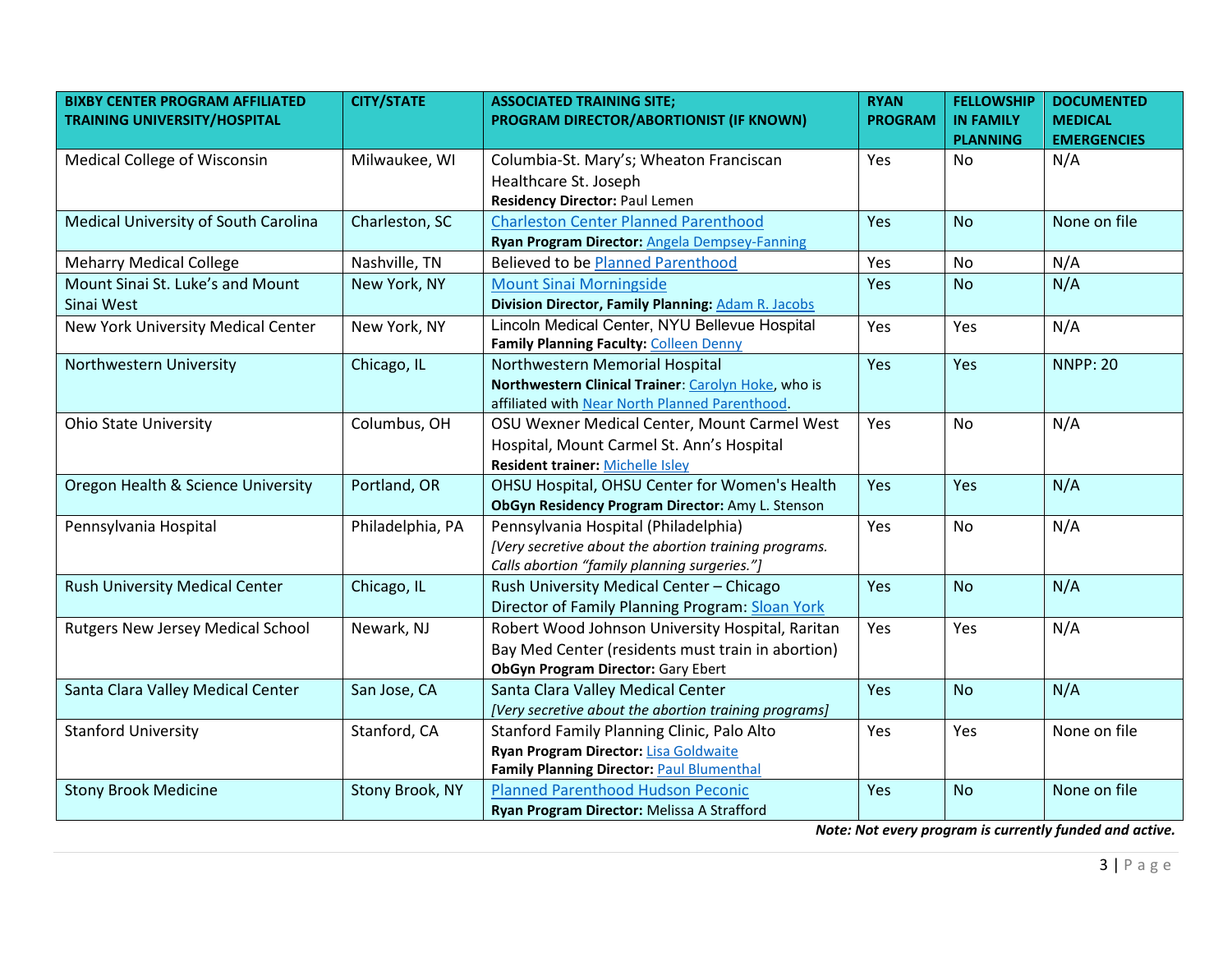| <b>BIXBY CENTER PROGRAM AFFILIATED</b><br><b>TRAINING UNIVERSITY/HOSPITAL</b>          | <b>CITY/STATE</b> | <b>ASSOCIATED TRAINING SITE;</b><br>PROGRAM DIRECTOR/ABORTIONIST (IF KNOWN)                                                              | <b>RYAN</b><br><b>PROGRAM</b> | <b>FELLOWSHIP</b><br><b>IN FAMILY</b><br><b>PLANNING</b> | <b>DOCUMENTED</b><br><b>MEDICAL</b><br><b>EMERGENCIES</b>             |
|----------------------------------------------------------------------------------------|-------------------|------------------------------------------------------------------------------------------------------------------------------------------|-------------------------------|----------------------------------------------------------|-----------------------------------------------------------------------|
| <b>SUNY Downstate Medical Center</b>                                                   | Brooklyn, NY      | Kings County Hospital, University Hospital of<br>Brooklyn                                                                                | Yes                           | No.                                                      | N/A                                                                   |
| <b>SUNY Upstate Medical University</b>                                                 | Syracuse, NY      | Undisclosed nearby facilities, (Likely Planned<br>Parenthood - Mestad affiliated with it)<br>Ryan Program Director: Renee E. Mestad      | Yes                           | <b>No</b>                                                | None on file                                                          |
| Thomas Jefferson University                                                            | Philadelphia      | Unspecified Planned Parenthood (likely here)<br>Program Director: Lisa Perriera                                                          | Yes                           | <b>No</b>                                                | 1 at PP;<br>Perriera involved<br>in patient death<br>in Cleveland, OH |
| <b>Tufts Medical Center</b>                                                            | Boston, MA        | <b>Planned Parenthood Boston</b>                                                                                                         | Yes                           | <b>No</b>                                                | 18                                                                    |
| University of California Davis                                                         | Davis, CA         | <b>UC Davis ObGyn Family Planning Center</b><br><b>Abortion training faculty: Mitchell Creinin</b>                                       | Yes                           | Yes                                                      | None on file                                                          |
| University of California Irvine                                                        | Orange, CA        | Long Beach Memorial Medical Center, Kaiser<br>Permanente, Planned Parenthood                                                             | Yes                           | <b>No</b>                                                | 9 at PP                                                               |
| University of California Los Angeles                                                   | Los Angeles, CA   | Ronald Reagan UCLA Med Center, UCLA Ob/Gyn<br>Westwood, Olive View Med Center                                                            | Yes                           | Yes                                                      | N/A                                                                   |
| University of California San Diego                                                     | San Diego, CA     | <b>Planned Parenthood</b>                                                                                                                | Yes                           | Yes                                                      | $\mathbf{1}$                                                          |
| University of California San Francisco<br>(Home base for the Bixby Center<br>programs) | San Francisco, CA | Zuckerberg San Francisco General Hospital<br>Ryan Program National Director: Uta Landy<br>FFP Program Director: Jody Steinauer           | Yes                           | Yes                                                      | N/A                                                                   |
| University of Chicago                                                                  | Chicago, IL       | University of Illinois Medical Center<br>Asst. Professor of ObGyn Dept.: Jonah D. Fleisher                                               | Yes                           | Yes                                                      | N/A                                                                   |
| University of Colorado                                                                 | Denver, CO        | Denver Health                                                                                                                            | Yes                           | Yes                                                      | N/A                                                                   |
| University of Connecticut/Hartford<br>Hospital                                         | Hartford, CT      | University of Connecticut Health, Hartford Hospital,<br><b>Hospital of Central Connecticut</b><br>Resident Program Director: Amy Johnson | Yes                           | <b>No</b>                                                | N/A                                                                   |
| University of Hawaii                                                                   | Honolulu, HI      | Maui Planned Parenthood, Honolulu Planned<br>Parenthood, University of Hawaii Women's Options<br>Ryan Program Director: Reni A. Soon     | Yes                           | Yes                                                      | $\mathbf{1}$                                                          |
| University of Illinois - Chicago                                                       | Chicago, IL       | University of Illinois Medical Center<br>Asst. Professor of ObGyn Dept.: Jonah D. Fleisher                                               | Yes                           | <b>No</b>                                                | N/A                                                                   |
| University of Iowa                                                                     | Iowa City, IA     | Emma Goldman Clinic<br><b>Affiliated Abortionist: Jill Meadows</b>                                                                       | Yes                           | No                                                       | None on file                                                          |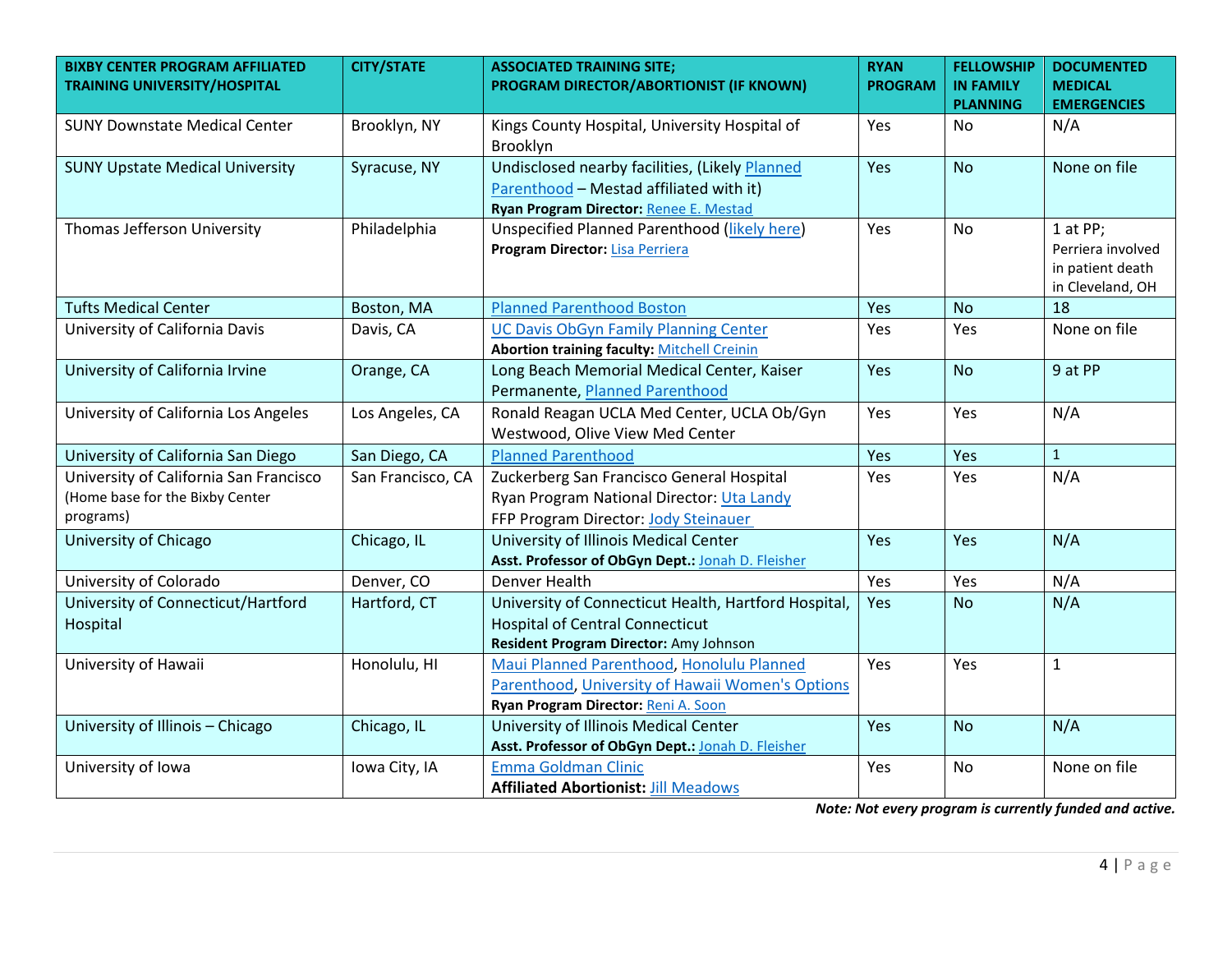| <b>BIXBY CENTER PROGRAM AFFILIATED</b><br><b>TRAINING UNIVERSITY/HOSPITAL</b> | <b>CITY/STATE</b> | <b>ASSOCIATED TRAINING SITE;</b><br>PROGRAM DIRECTOR/ABORTIONIST (IF KNOWN)          | <b>RYAN</b><br><b>PROGRAM</b> | <b>FELLOWSHIP</b><br><b>IN FAMILY</b> | <b>DOCUMENTED</b><br><b>MEDICAL</b>            |
|-------------------------------------------------------------------------------|-------------------|--------------------------------------------------------------------------------------|-------------------------------|---------------------------------------|------------------------------------------------|
|                                                                               |                   |                                                                                      |                               | <b>PLANNING</b>                       | <b>EMERGENCIES</b>                             |
| University of Louisville                                                      | Louisville, KY    | <b>Ryan Family Planning Center</b>                                                   | Yes                           | No.                                   | N/A                                            |
|                                                                               |                   | <b>Abortionist: Ashlee B. Bergin</b>                                                 |                               |                                       |                                                |
| University of Maryland                                                        | Baltimore, MD     | Johns Hopkins Bayview Medical Center - Family                                        | Yes                           | <b>No</b>                             | N/A                                            |
|                                                                               |                   | <b>Planning Department</b>                                                           |                               |                                       |                                                |
|                                                                               |                   | Ryan Program Director: Jessica K. Lee                                                |                               |                                       |                                                |
| University of Massachusetts                                                   | Worcester, MA     | <b>Worcester Planned Parenthood</b>                                                  | Yes                           | <b>No</b>                             | 1 at PP                                        |
|                                                                               |                   | Asst. Prof of Obstetrics and Gynecology: Tara Neubert                                |                               |                                       | Kumaraswami:                                   |
|                                                                               |                   | Kumaraswami (Works at Worcester PP)                                                  |                               |                                       | Patient delivered<br>2 <sup>nd</sup> trimester |
|                                                                               |                   |                                                                                      |                               |                                       | baby in toilet                                 |
|                                                                               |                   |                                                                                      |                               |                                       | during bungled                                 |
|                                                                               |                   |                                                                                      |                               |                                       | abortion                                       |
| University of Miami/Jackson Memorial                                          | Miami, FL         | Boca Raton Planned Parenthood (Pill only)                                            | Yes                           | <b>No</b>                             | Presidential                                   |
| <b>Medical Center</b>                                                         |                   | <b>Martin County Planned Parenthood (Pill only)</b>                                  |                               |                                       | Women's Center:                                |
|                                                                               |                   | Pembroke Pines Planned Parenthood (Pill only)                                        |                               |                                       | $4 +$                                          |
|                                                                               |                   | <b>Wellington Planned Parenthood</b>                                                 |                               |                                       | 1 maternal death                               |
|                                                                               |                   | <b>Jacksonville Planned Parenthood</b>                                               |                               |                                       |                                                |
|                                                                               |                   | <b>Presidential Women's Center</b>                                                   |                               |                                       |                                                |
|                                                                               |                   | <b>Affiliated abortionist: Paul M. Norris</b>                                        |                               |                                       |                                                |
| University of Michigan                                                        | Ann Arbor, MI     | <b>Ann Arbor Planned Parenthood</b>                                                  | Yes                           | Yes                                   | $\overline{4}$                                 |
|                                                                               |                   | FFP Program Director: Lisa Harris                                                    |                               |                                       |                                                |
| University of Minnesota                                                       | Minneapolis, MN   | <b>Women's Health Specialists Clinic</b>                                             | Yes                           | <b>No</b>                             | None on file                                   |
|                                                                               |                   | <b>ObGyn/Family Planning Division Director/Medical</b>                               |                               |                                       |                                                |
|                                                                               |                   | Director of WHSC: Carrie Ann Terrell (Works at Whole                                 |                               |                                       |                                                |
| University of Nebraska                                                        | Omaha             | <b>Women's Health)</b><br>University of Nebraska Medical Center                      | Yes                           | <b>No</b>                             | N/A                                            |
| University of Nevada School of                                                | Las Vegas, NV     | Birth Control Care Center, A-Z Women's Center                                        | Yes                           | <b>No</b>                             |                                                |
|                                                                               |                   |                                                                                      |                               |                                       |                                                |
| <b>Medicine Las Vegas</b><br>University of New Mexico                         |                   |                                                                                      | Yes                           | Yes                                   | UNMCRH: $3 + 1$                                |
|                                                                               | Albuquerque,      | <b>UNM Center for Reproductive Health, ABQ Surgical</b><br><b>Planned Parenthood</b> |                               |                                       | possible patient                               |
|                                                                               | <b>NM</b>         | <b>Program Director: Eve Espey</b>                                                   |                               |                                       | death                                          |
|                                                                               |                   |                                                                                      |                               |                                       | PP: 1                                          |
| University of North Carolina Hospitals                                        | Chapel Hill, NC   | UNC Family Planning at UNC Women's Hospital                                          | Yes                           | Yes                                   | N/A                                            |
| at Chapel Hill                                                                |                   | <b>Asst. Director FFP: Amy Bryant</b>                                                |                               |                                       |                                                |